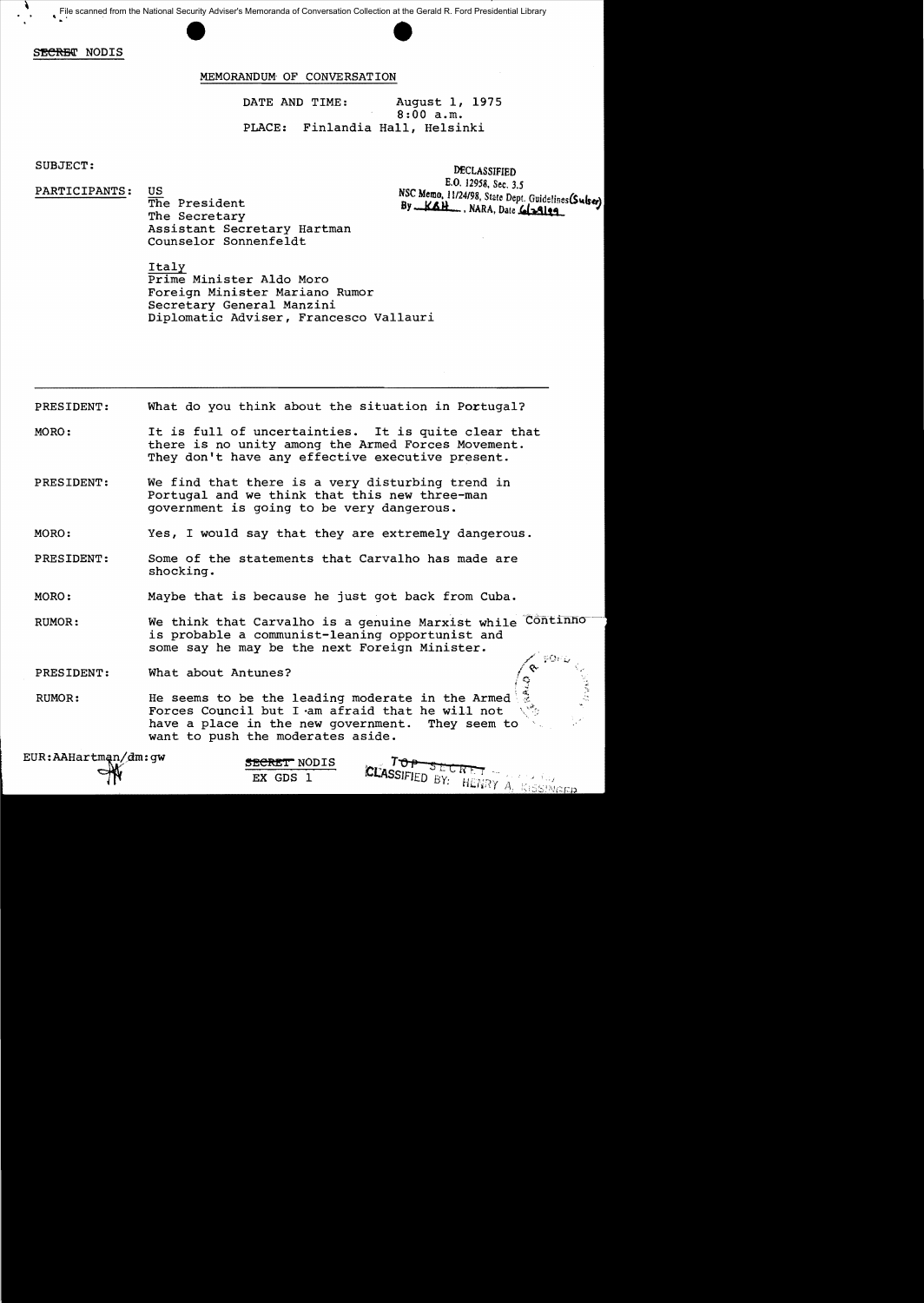$-2-$ 

- PRESIDENT: We do not see how it is possible to tolerate a Marxist government in NATO.
- RUMOR: The problem is to see how this situation shapes up.
- PRESIDENT: With the liberal, leftist leanings of these people you are sure to end up with a communist government and such a situation would be completely unacceptable to us if they were in NATO.
- MORO: Indeed, that is our view as well, but we think that Soares may be able to help. We will have to see.
- . Is he a strong man? I have never met him. PRESIDENT: in Li
- MORO: He is very courageous and popular. He even has some tendencies toward the same views as the Christian Democrats. He would certainly be a safe personality for all of us with strong ties to the West and the Atlantic Alliance. We don't know if it may be We don't know if it may be possible for him to get power.
- SECRETARY: He has been very good except for his speeches during the Italian election campaign when he praised the communists.
- No, he came to our country to support socialist<br>candidates. He went to Rome and Naples. We think MORO: candidates. He went to Rome and Naples. that the Portuguese situation perhaps helped to soften conflicts but it is an extremely intricate situation. At one stage we thought that the Portuguese example was helpful. It was certainly an eye opener, but unfortunately many of the Italian voters prefer to look at Berlinguer and the Italian They are trying to be very moderate now and I am afraid that their push had more effect<br>than the Portuguese situation on Italy. In any than the Portuguese situation on Italy. case, Fanfani tried to use the Portuguese situation. The trouble in Italy is that most people have excessive trust and they are beginning to think that the communists are just Social Democrats -- even some small businessmen. The communists have made a great appeal to all classes. They tried to stand for くやっきい They tried to stand for order and tranquility. Many people listen to this and forget what the communists are really like and that they are undemocratic. What you must remember is that not everyone who votes communist is in fact a communist. Most of them are also in favor of freedom and liberty.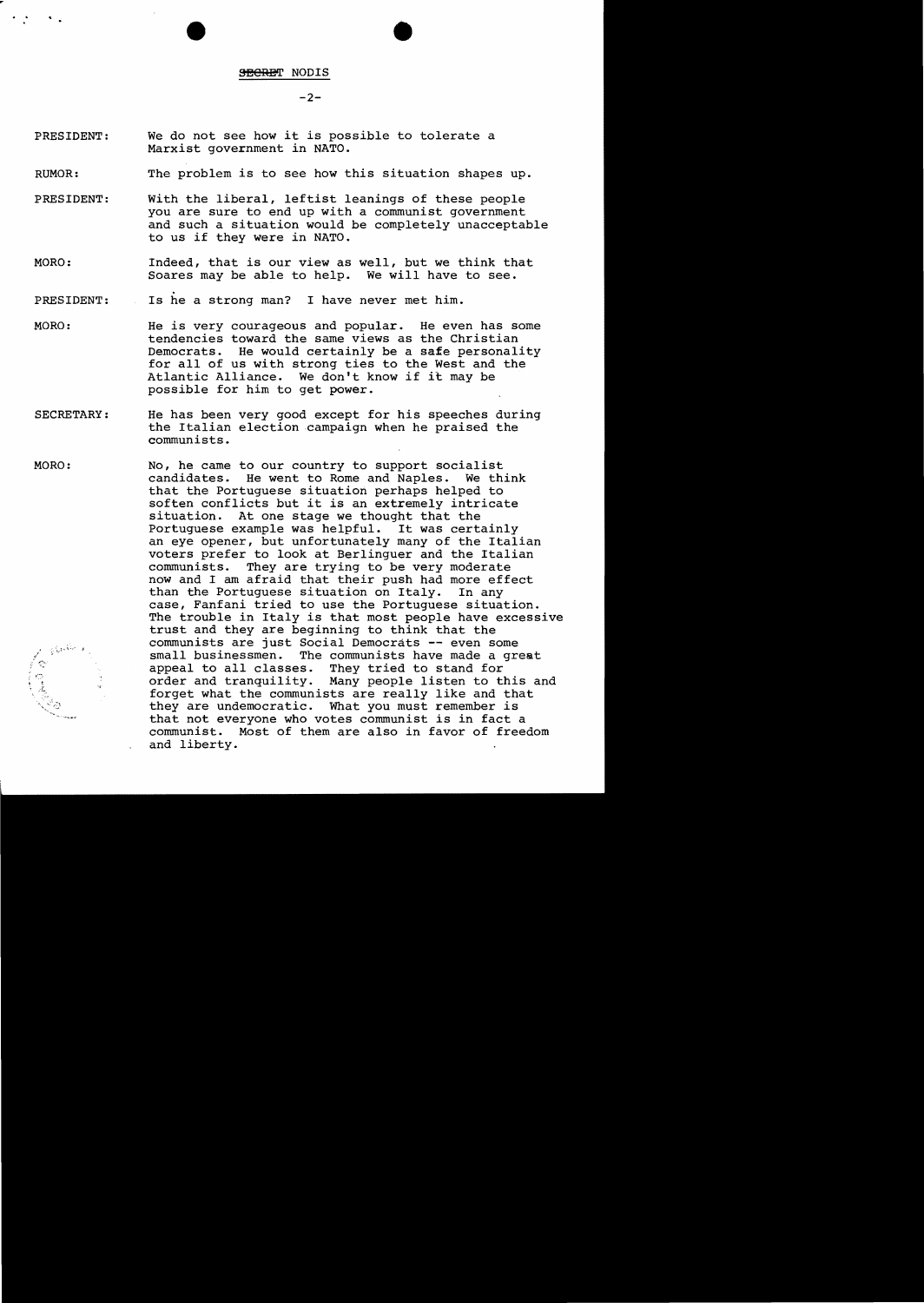$-3-$ 

- PRESIDENT: What sort of ties do they have to the Soviets and the Communist Party in Russia?
- MORO: They do not seem to be very close at the moment. In fact, there is some friction and they claim to have autonomy.
- SECRETARY: When I was in Poland, Gierek told me that the Polish Communist Party has very close ties with the Italian Communist Party.
- MORO: That may be. The Italian Communist Party tries to maintain close ties with the Western Communists;. Yugoslavia and Romania as well. I am not saying that there are no links but they do have autonomy. Where their ties break down is with France, but they have excellent relations with the Spanish Communist leadership. Both in Italy and in Spain the leadership seems to want to be very close with the rest of Europe and they are very cool toward the Portuguese Communists.
- PRESIDENT: Is that Cunhal?
- MORO: Yes. Most of the other Western Communist parties deplore the attitude of Cunhal. It gives them all a bad name.
- PRESIDENT: Are the Italian Communists asking for participation in the government as a result of the recent election?
- MORO: No. In any case, they could not demand it but it is a difficult situation. The problem is they stay in opposition to the government and then they never have to perform on their promises. The Socialist Party wants the Communists in the government so they can share the unpopularity of the measures they know must be taken. In fact, the Communists did not expect such a high vote. Despite the fact that they were attacked from the left and the right, they managed to pick up votes from both of those quarters.
- PRESIDENT: If Communists were in the government of Italy, it would be very difficult to explain how you could remain a member of NATO, as it is difficult to explain in the case of Portugal.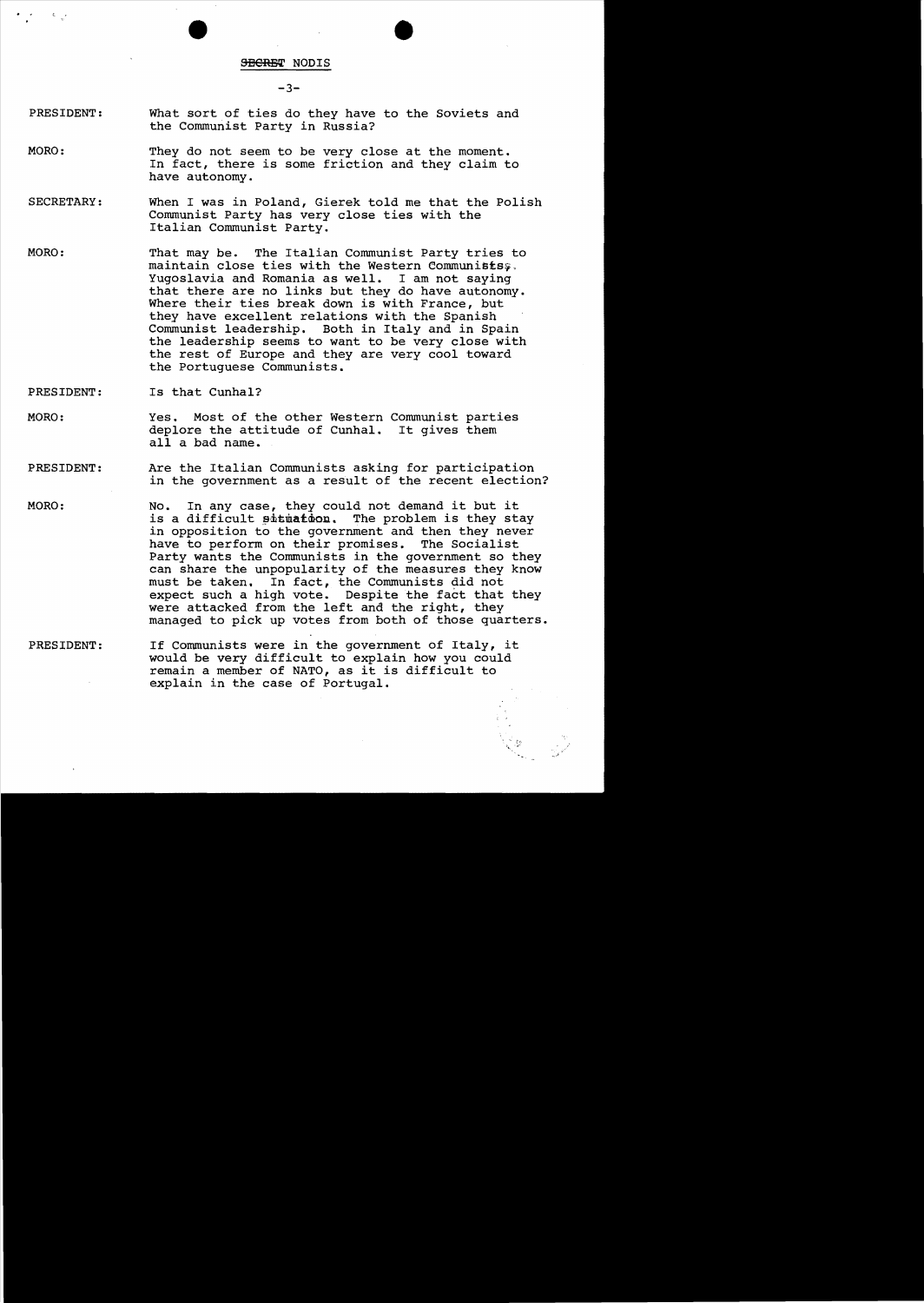## $-4-$

- MORO: There is no doubt about that. Although the Italian communists profess to support NATO, we know they won't. What they are trying to do is to become part of the regular political process and adjust their policies.
- SECRETARY: If I may speak more bluntly than the President, we don't care if they sign onto NATO in blood. Having the communists in the Government of Italy would be completely incompatible with continued<br>membership in the Alliance. There is a difference membership in the Alliance. There is a different between an election tactic and reality. There between an election tactic and reality. is no way that we can be persuaded to be in an Alliance with governments including communists which is supposed to be against communism, no matter what to be against communism, no matter what you say.

PRESIDENT: Henry is a very subtle diplomat.

- SECRETARY: If the President wants me to, I can say these things in undiplomatic language.
- MORO: There is no doubt you are right. But as I mentioned there is a difficult problem with public opinion. They hear the speeches and think that this is a part of the present trend of detente and the barriers against communists look not to be as great as they hear. I talked to one of the leading Socialists, Nenni, and he asked the question why we have these barriers given the international political situation and where detente seems to have produced a growing trust among people from different systems. This trickles down to the people and they ask why do we keep these rigid barriers when you can see that the American President is talking to soviet leaders. And people are not very subtle.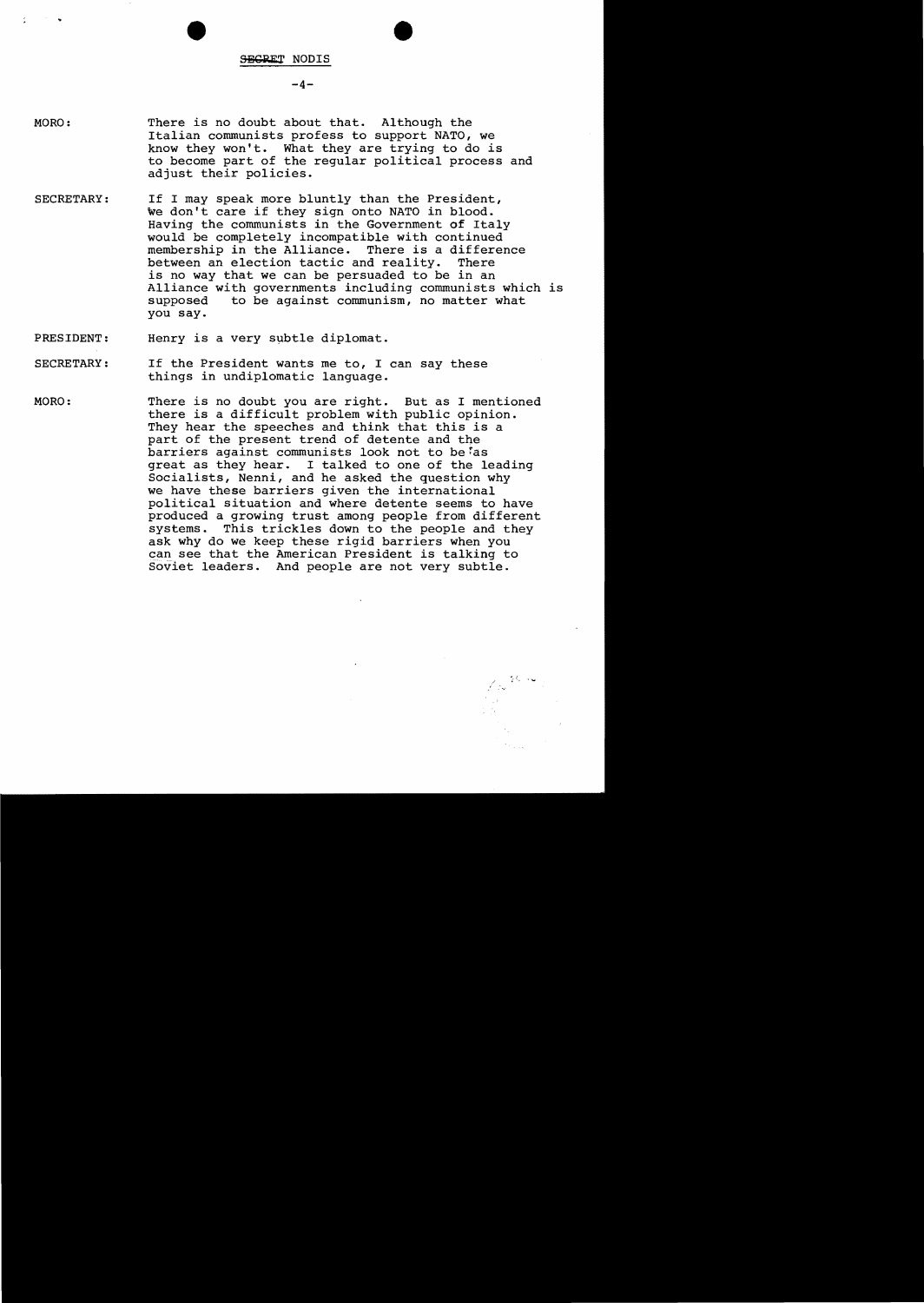#### $-5-$

- PRESIDENT: But that is not the meaning of detente. This is not the same thing. I do not understand how people do not see the difference between an apple and an orange. What we need is firmness for detente. 'We have to stand against Communism in all our countries in order to achieve detente. The fact that I shake hands with Brezhnev does not mean that I wish to have him as my Vice President.
- RUMOR: If I may be allowed to say a word - what the Prime Minister says is correct. There is confusion in the public mind, but the Christian Democratic Party in Italy is irrevocably opposed to Communist participation in the government. We know that we would lose votes and that would be bad politics. Also we touched on another subject in my meeting with the Secretary yesterday and, bluntly, I wish to ask the question whether there is understanding on the part of our friends when I hear that there is going to be a Four Power meeting to discuss economic problems, excluding Italy.
- SECRETARY: That has been denied by the British and by us. Genscher may have put it out but he doesn't understand English.
- RUMOR: But I understand that there was a specific announcement about a Five Power meeting.
- SECRETARY: We explained very carefully to our friends that we could not agree to such a conference and the President has explained that we have not agreed to such a conference.
- RUMOR: If Italy is to be excluded this would be a mortification of the democratic forces in Italy. There would be a repercussion in the press and public The middle classes would have to take their bearings again. This is why we insist on some sensitivity with respect to the international

SEGRET NODIS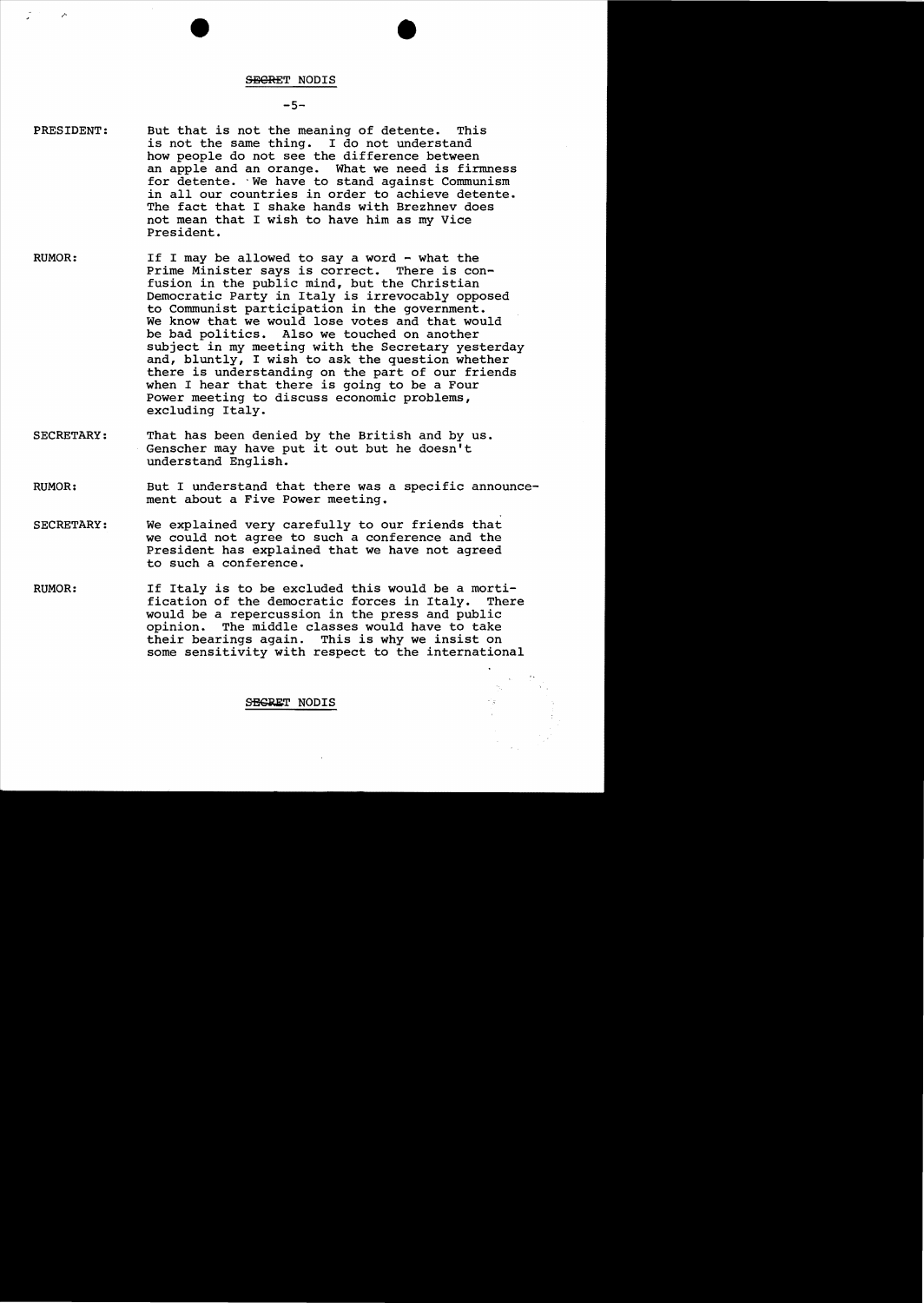#### $-6-$

aspects of our relations. You stopped many times on your trips in Bonn and we have a feeiing that we are on the outside. We need more consideration from you for our public opinion. Every time something like that happens it gives several percentage points to the Communists.

- PRESIDENT: We deliberately came to Rome after the Brussels Summit meeting. I thought it was a very successful visit. In our efforts we spent a day in Rome and we had as our purpose to strengthen the democratic forces in Italy.
- MORO: There is no doubt about it and I would not wish to be critical of your visit. We considered it to be very constructive and helpful. We would, however, also like to see the Secretary stop.<br>more often. That way Italy would fit into th That way Italy would fit into the world scene.
- RUMOR: You can be sure that the Italian democratic parties will not agree to have Communists in the Alliance. We fear that the voters may be leaning toward Communism and it would help us if the U.S. showed some consideration for Italy. For example, why don't you state publicly that you desire to have Italy in any group that discusses economic affairs? We very much appreciated the President's visit and<br>we hope the Secretary will come more often. This we hope the Secretary will come more often. will have a tremendous psychological impact.
- SECRETARY: Mr. President, I have talked to the Foreign Secretary and told him that in addition to the two times that I have been in Rome over the past few months I will look forward to consulting with him frequently during the time when Italy is in the chair of the<br>EC Council. Second, let me say that the Presiden Second, let me say that the President has not agreed to an economic summit. He cannot say that he wants to have Italy in something that he hasn't agreed to. Third, with respect to yesterday's lunch, you should know that the initiative came from the European side. Now let me speak very

SBERET NODIS

 $\sim$   $\sim$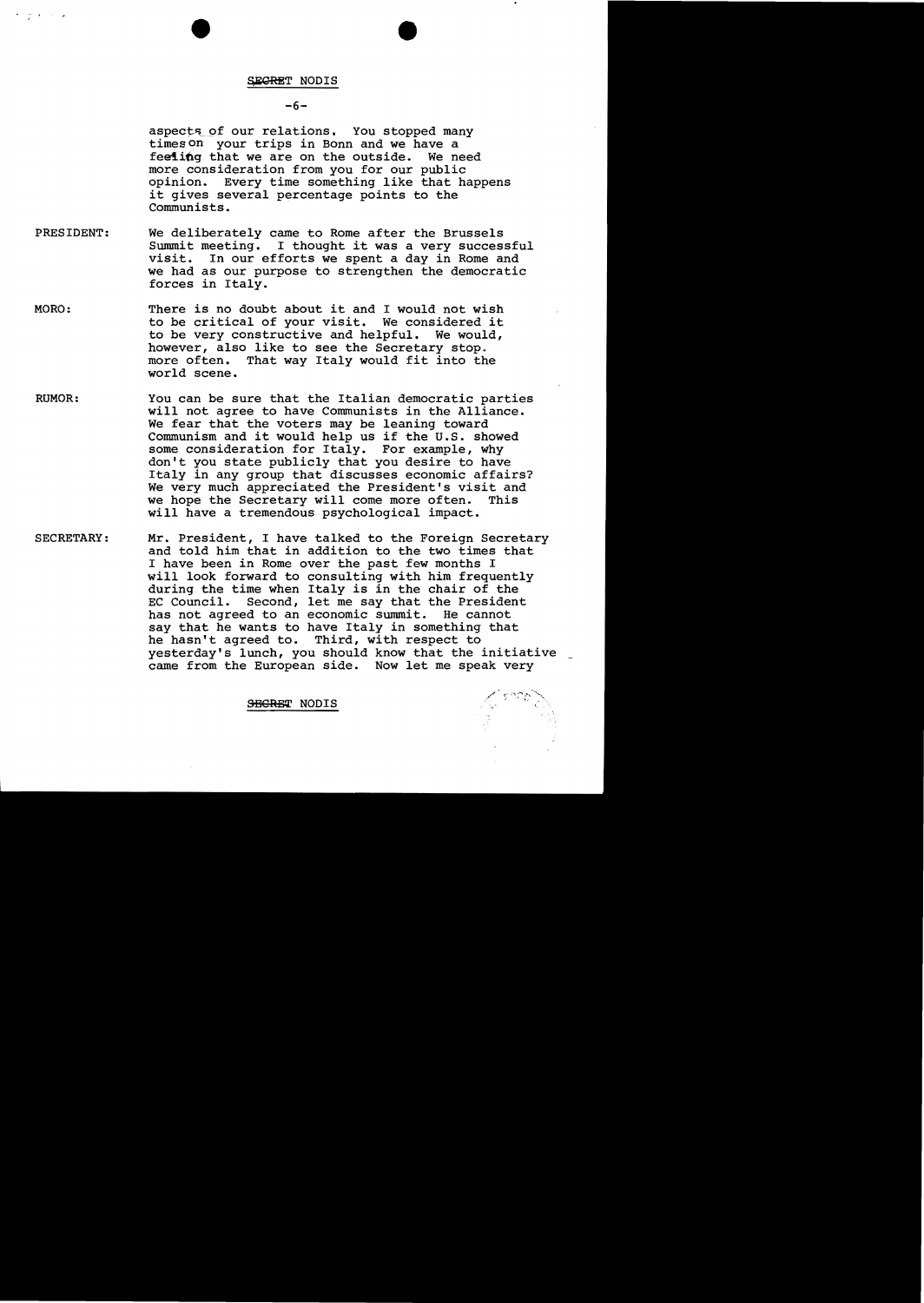かとういう

## $-7-$

frankly since I am considered to be a soft member of your administration, Mr. President. There are some similarities in this situation to the period 1946 to 1948. If the Communists achieve respectability, their victory will be inevitable. We are willing to cooperate to strengthen the democratic forces and particularly to help your party but you have to make the real fight. Detente is a way of regulating competition -- not a way of disarming the West.

- PRESIDENT: Let me assure you of two things. First, my Government will make every effort to build up the democratic forces in your country and in Europe. This is essential to the West and to the world. Second, I will continue to do all that I can to resist Communist expansion whether it be in Italy or Portugal or elsewhere.
- SECRETARY: I might add one point and I have mentioned this to your colleagues. The President is doing all that he can to end the recession in the united States in order to help create world economic conditions in which it will be possible to build democratic forces.
- MORO: That is very good because many of the votes that went to the Communists were from people without jobs. When you are suffering you tend to turn to those who promise the most.

PRESIDENT: What shall we say to the press?

- RUMOR: I think we should say we discussed the general international situation and the policies of our governments.
- MORO: I would like to see the emphasis on international affairs and not on domestic affairs. We ought to mention Alliance relations, US-European relations, Cyprus and the Middle East. We can also say we discussed economic recovery in the West.

# **ECRET NODIS**